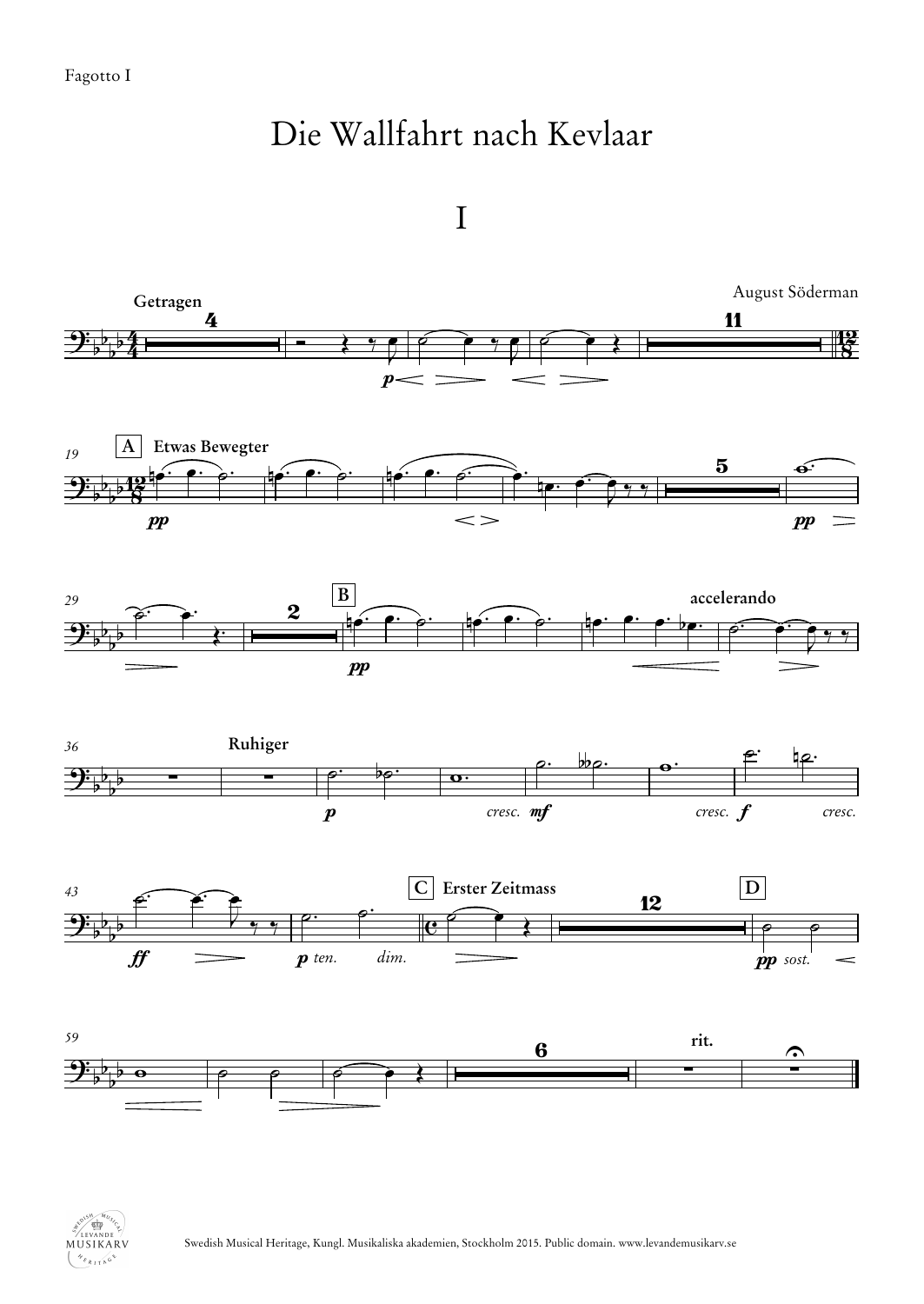Fagotto I

II